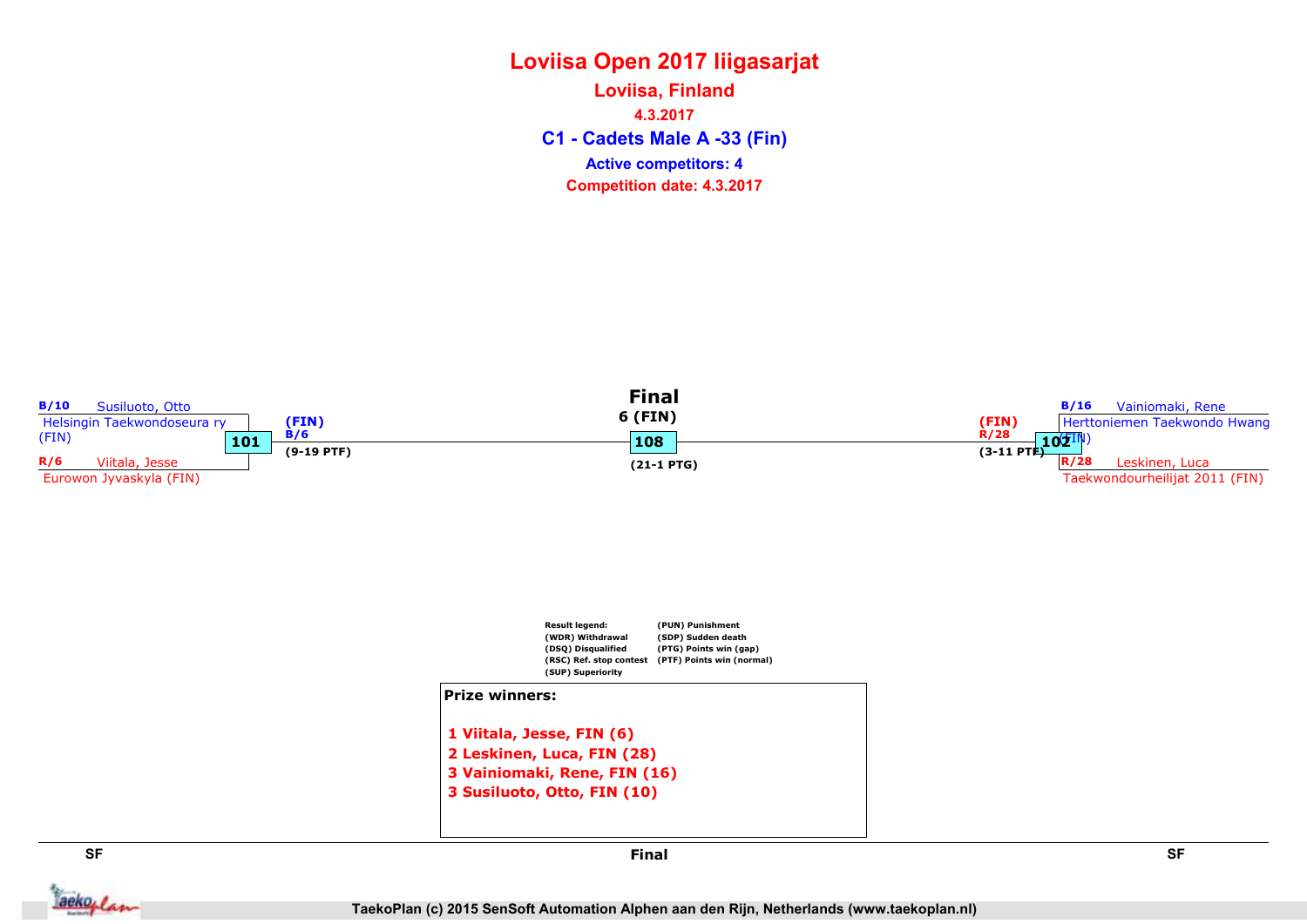C1 - Cadets Male A -37 (Fly) Loviisa, Finland 4.3.2017 Competition date: 4.3.2017 Active competitors: 3





1 Susiluoto, Otto2, FIN (11) 2 Vainiomaki, Rene2, FIN (17) 3 Leskinen, Luca2, FIN (26)



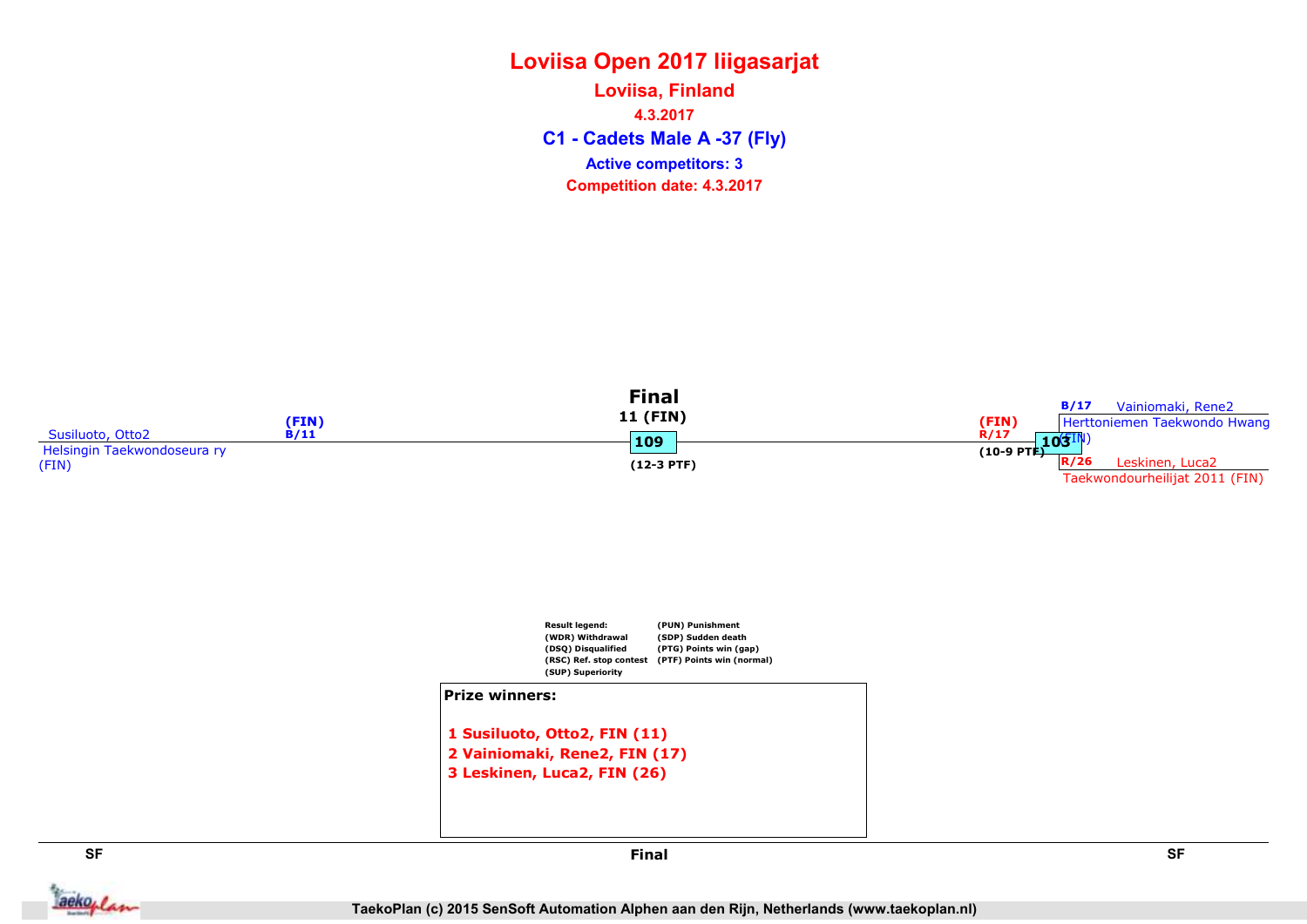C1 - Cadets Male A -45 (Feather) Loviisa, Finland 4.3.2017 Competition date: 4.3.2017 Active competitors: 3



TaekoPlan (c) 2015 SenSoft Automation Alphen aan den Rijn, Netherlands (www.taekoplan.nl)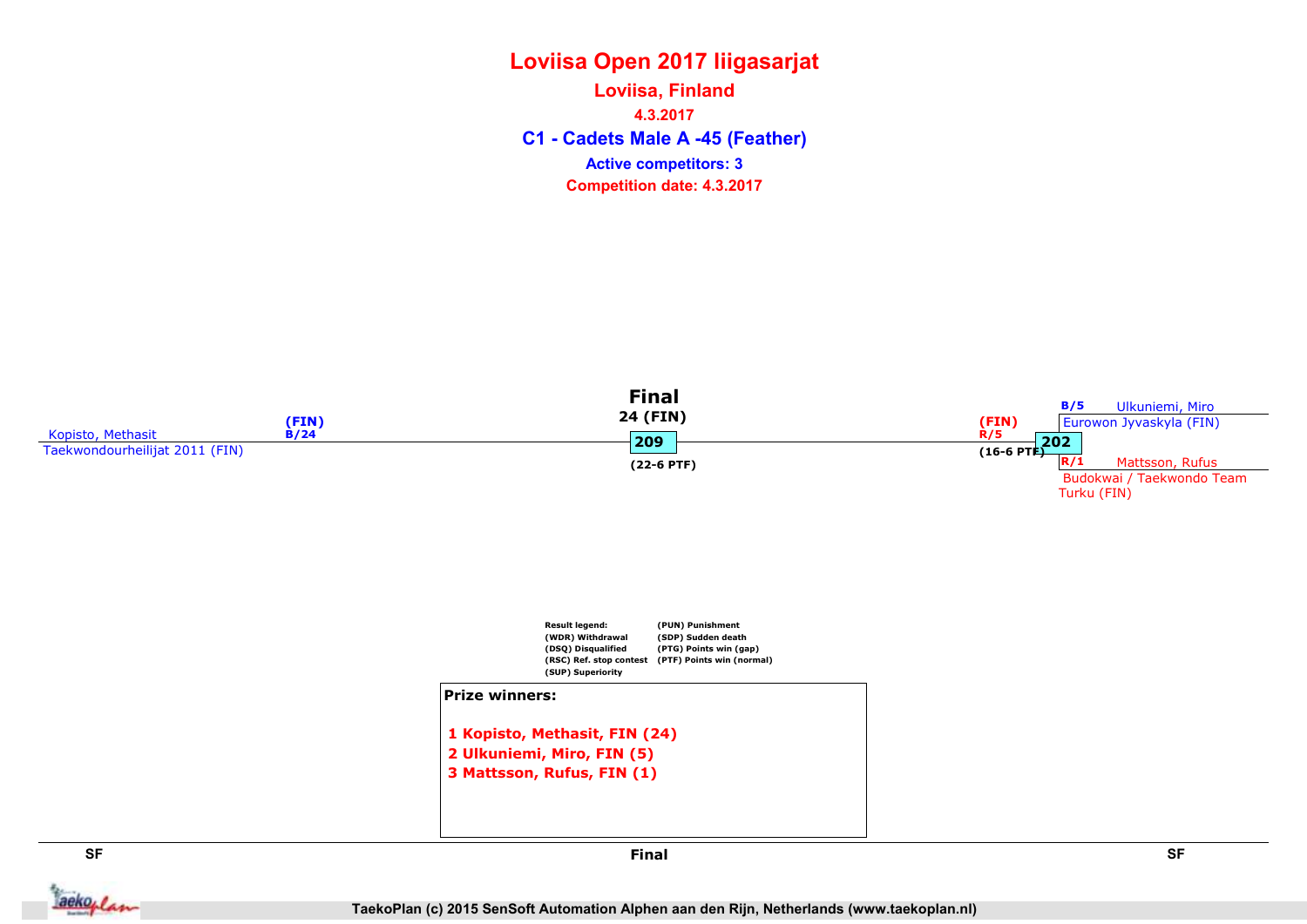### Loviisa Open 2017 liigasarjat C1 - Cadets Male A -53 (Welter) Loviisa, Finland 4.3.2017 Competition date: 4.3.2017 Active competitors: 3







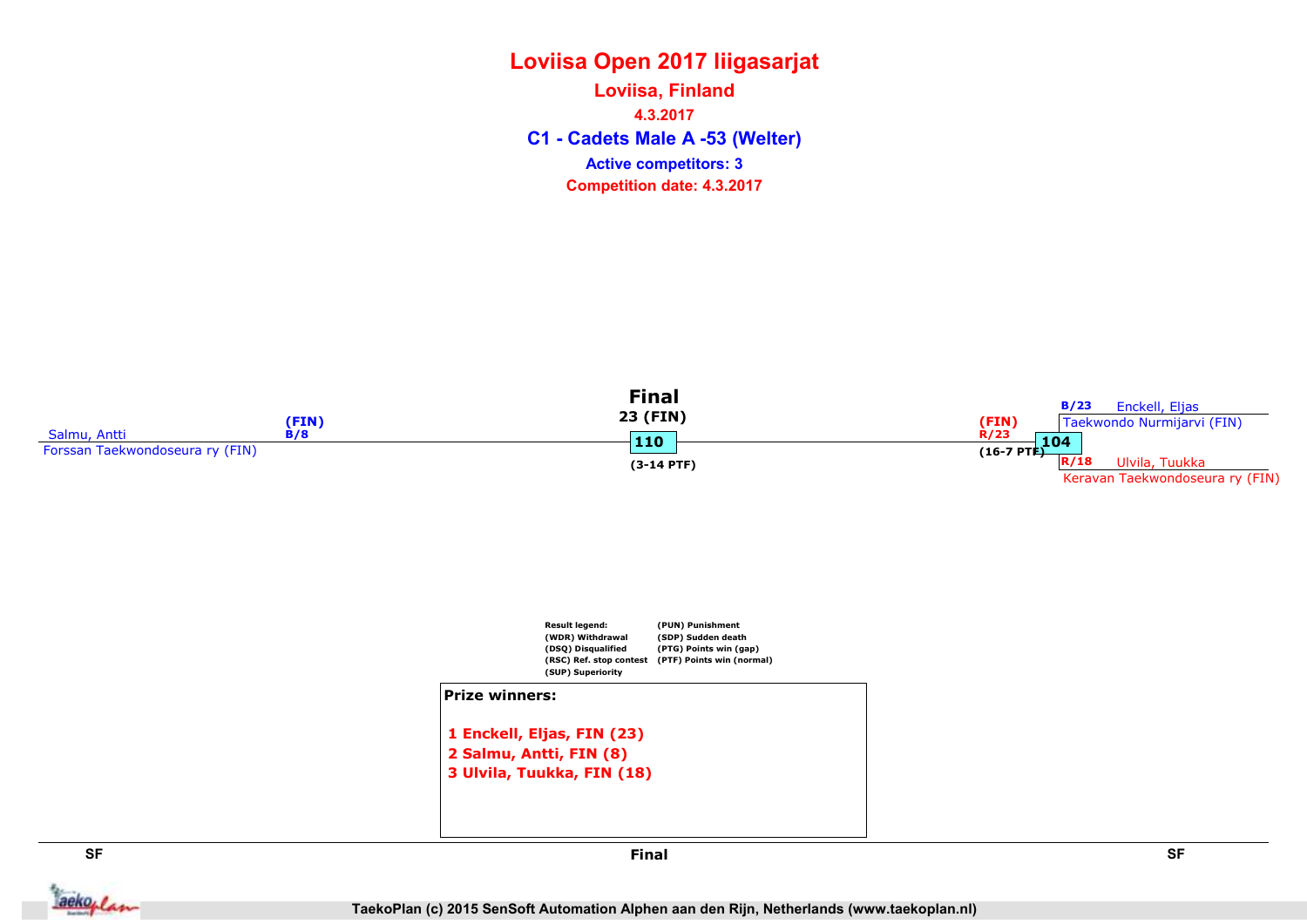C1 - Cadets Female A -29 (Fin) Loviisa, Finland 4.3.2017 Competition date: 4.3.2017 Active competitors: 2





2 Mankonen, Juuli, FIN (21)

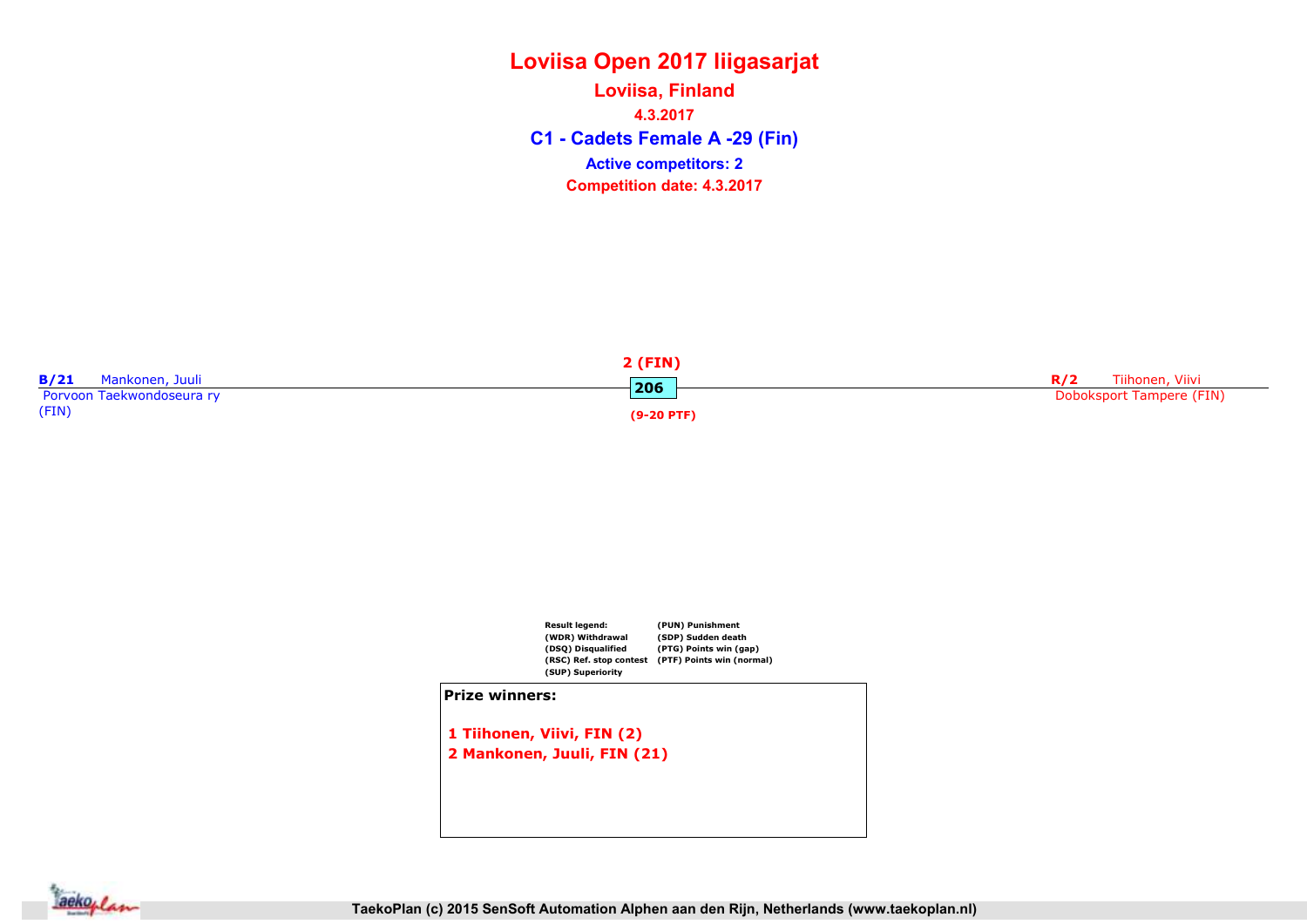B1 - Juniors Male A -45 (Fin) Loviisa, Finland 4.3.2017 Competition date: 4.3.2017 Active competitors: 2





1 Kopisto, Methasit2, FIN (25) 2 Tiukka, Saku, FIN (36)

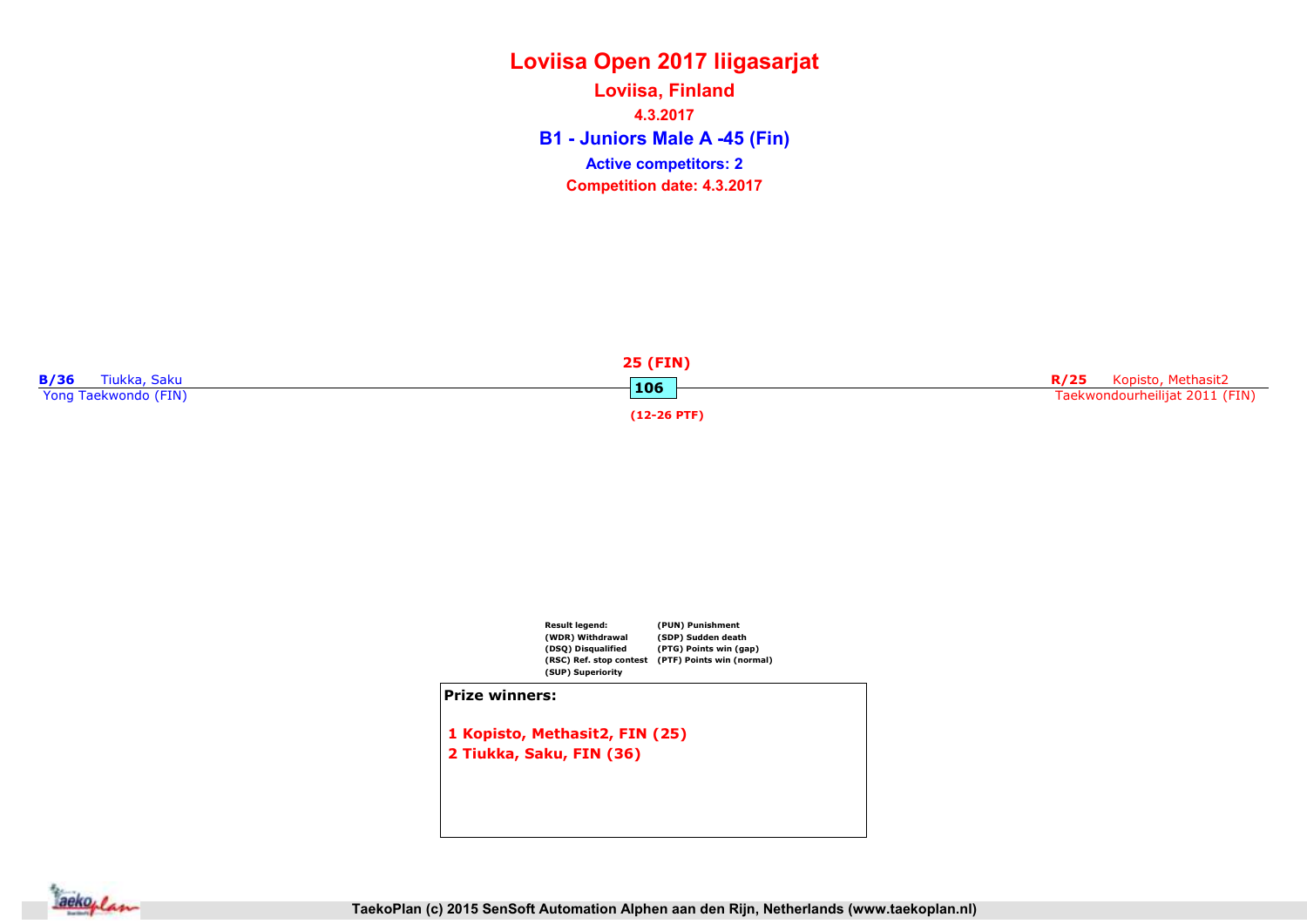B1 - Juniors Male A -68 (Light Middle) Loviisa, Finland 4.3.2017 Competition date: 4.3.2017 Active competitors: 5



1 Helander, Mikko, FIN (33) 2 Pulakka, Jasper, FIN (20) 3 Moazezi, Chia, FIN (13) 3 Fjallstrom, Adam, FIN (22)

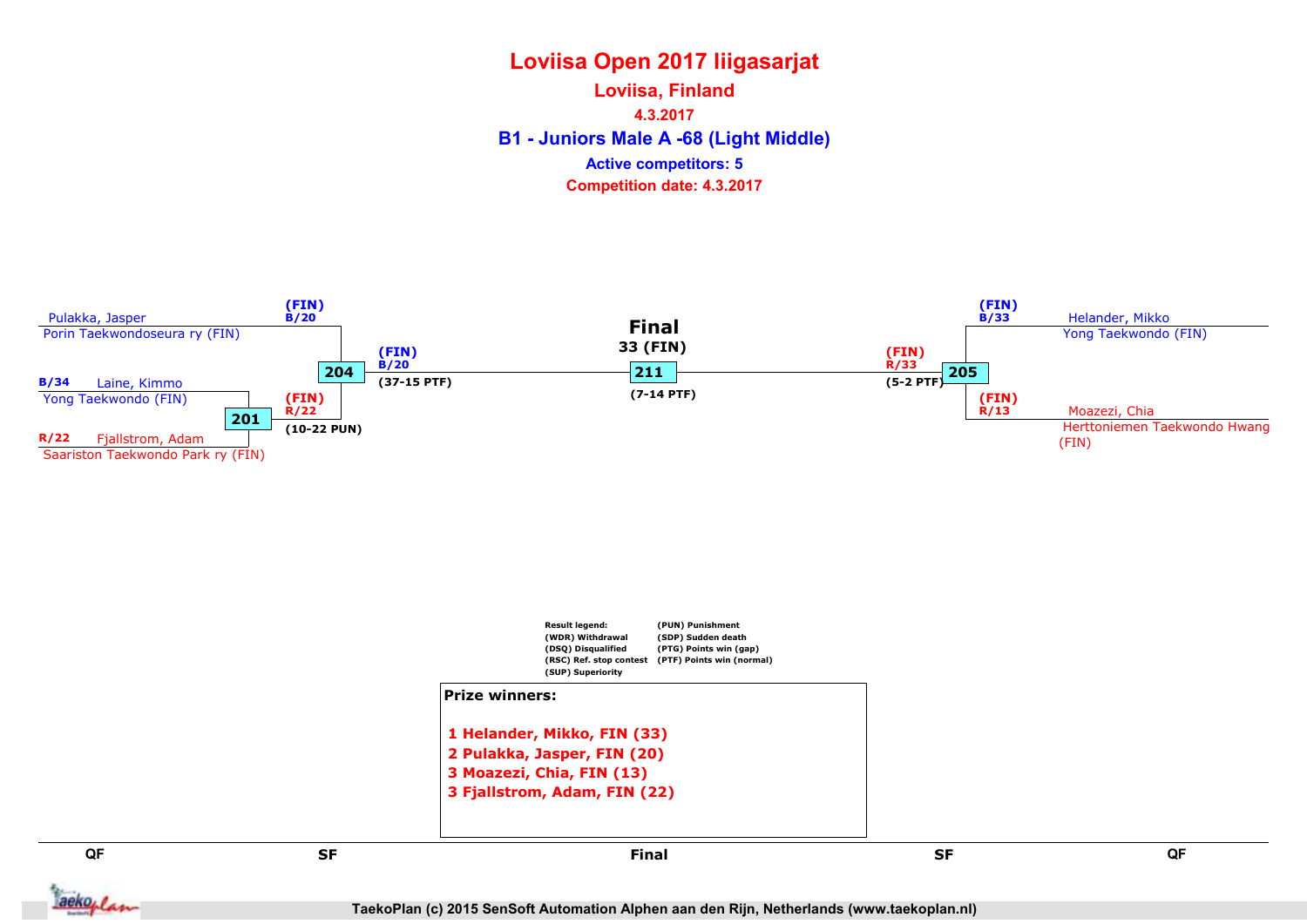B1 - Juniors Female A -59 (Light Middle) Loviisa, Finland 4.3.2017 Competition date: 4.3.2017 Active competitors: 3





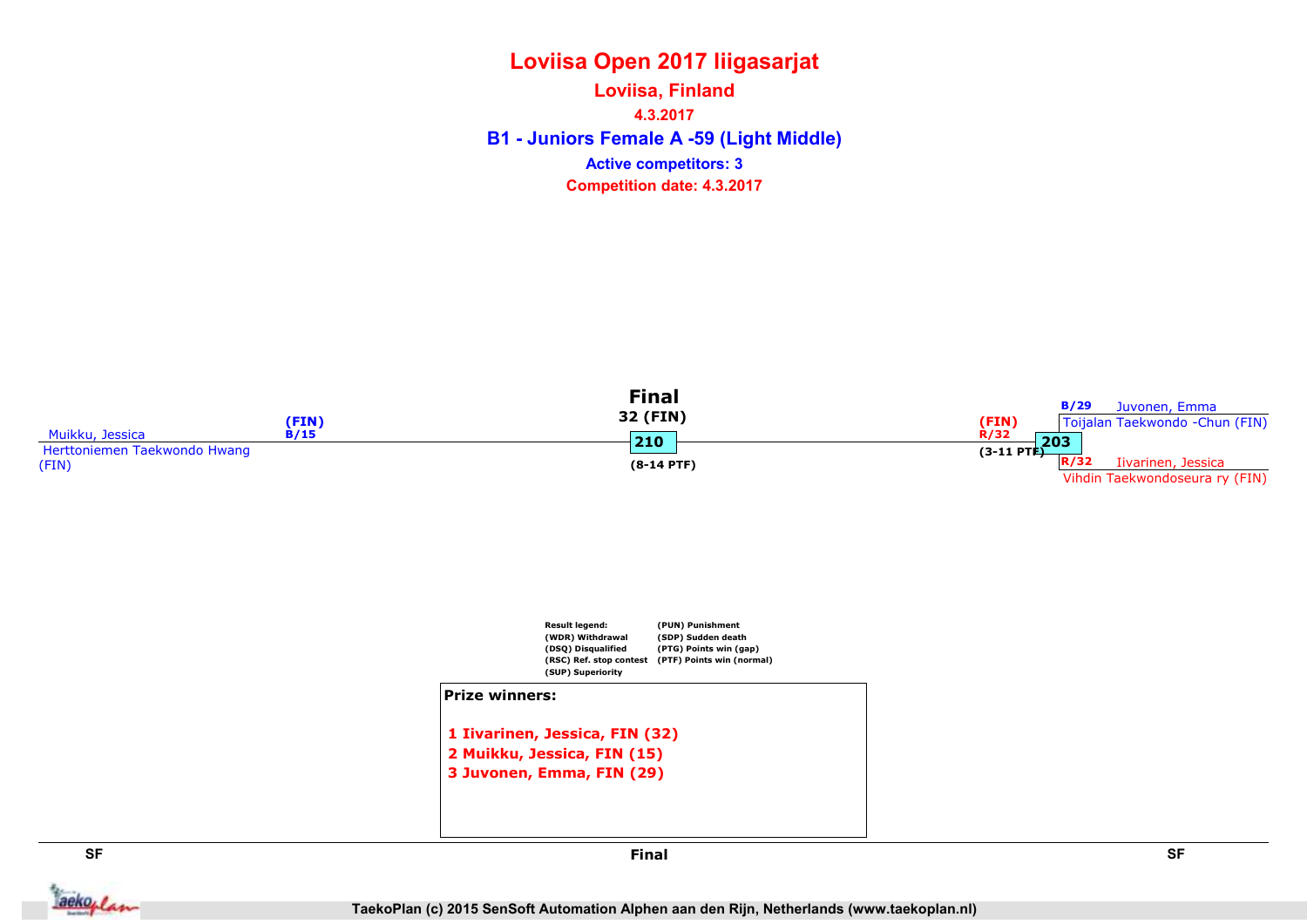R1 - Seniors Male A -80 (Welter) Loviisa, Finland 4.3.2017 Competition date: 4.3.2017 Active competitors: 2





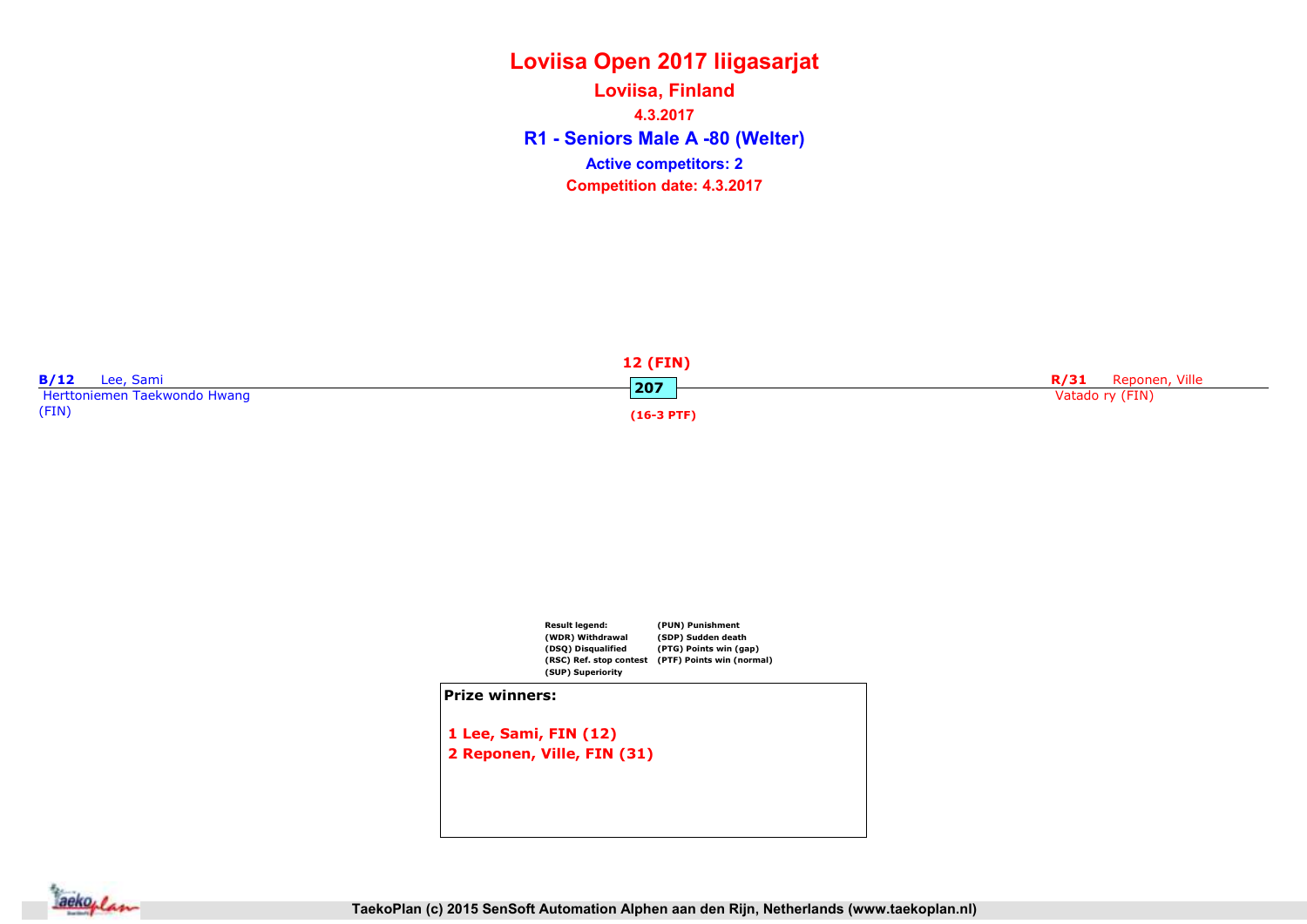R1 - Seniors Female A -57 (Feather) Loviisa, Finland 4.3.2017 Competition date: 4.3.2017 Active competitors: 2





1 Harkonen, Helmi, FIN (3) 2 Fredriksson, Laura., FIN (19)

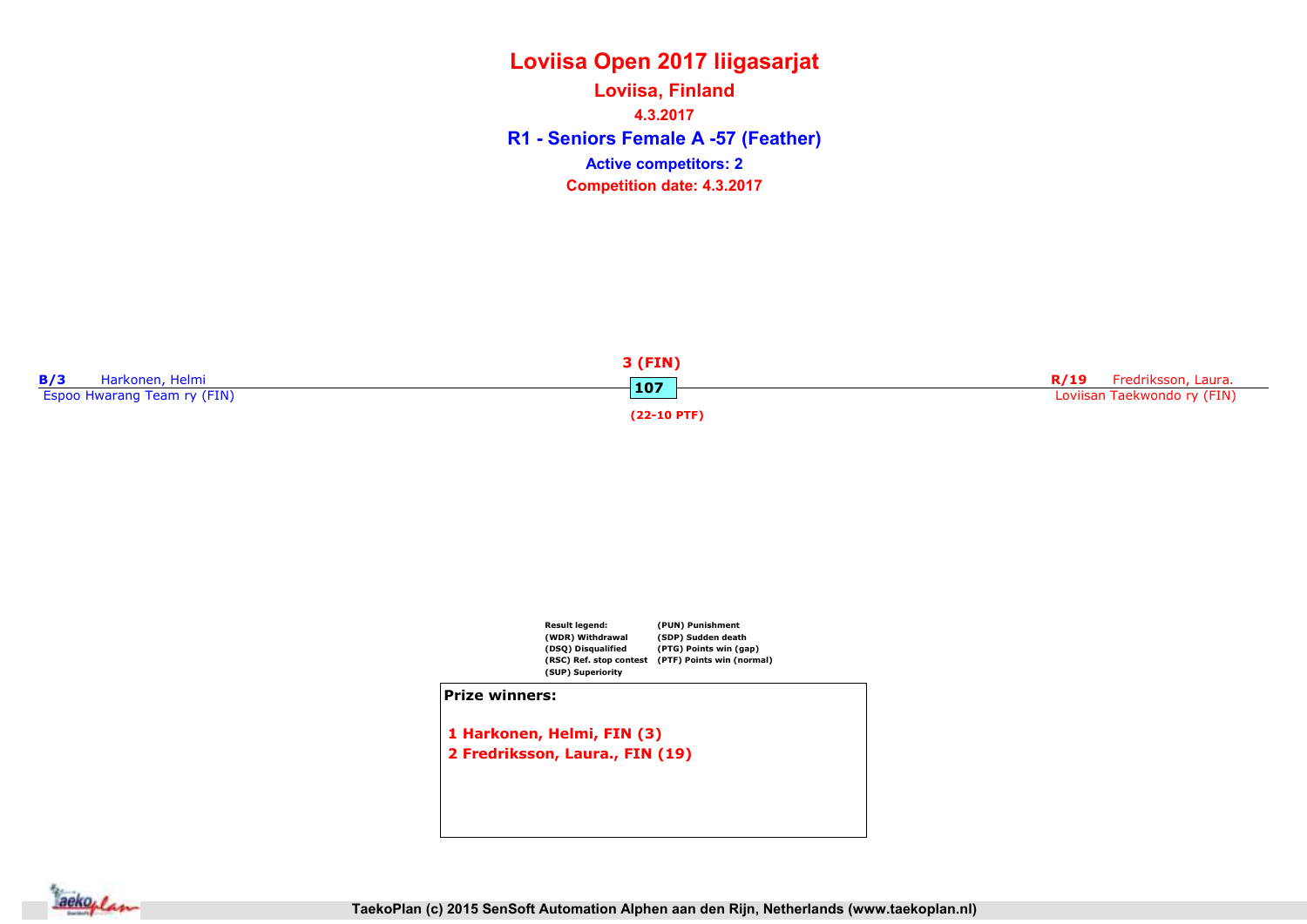R1 - Seniors Female A -62 (Light) Loviisa, Finland 4.3.2017 Competition date: 4.3.2017 Active competitors: 2





1 Harkonen, Helmi2, FIN (4) 2 Muikku, Piia, FIN (14)